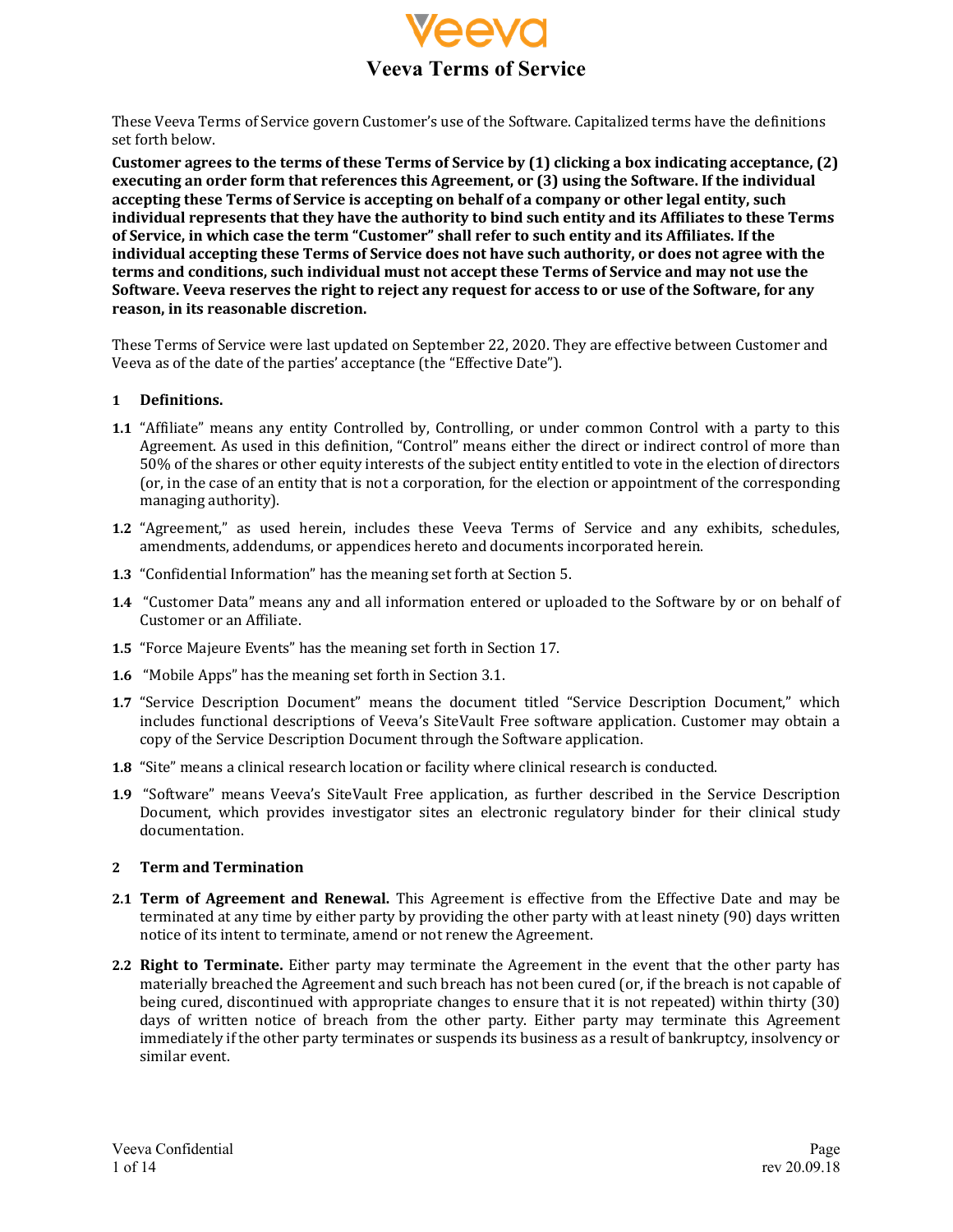

#### **3 Software Usage Rights.**

- **3.1 General Rights.** In consideration of including a broader participation of clinical research sites in clinical trials being run by Veeva's existing customer base, Veeva grants to Customer a limited, non-transferable, non-exclusive right to access and use the Software and Software documentation for Customer's internal business purposes until the expiration or termination of the Agreement. The Software shall be made available to Customer as a service that Customer may access and use for the duration of this Agreement. Veeva will host and retain physical control over the Software and make the Software available through the Internet for access, use and operation by Customer through a web-browser. Certain functions of the Software may be downloaded for installation and use on a mobile device ("Mobile Apps"). Such Mobile Apps may be accessed and used during the term of this Agreement and must be uninstalled upon the termination of the Agreement. Other than as specifically set forth above and unless otherwise agreed to by Veeva in writing, no provision under this Agreement shall obligate Veeva to deliver or otherwise make available any copies of computer programs or code from the Software to Customer, whether in object code or source code form. For the avoidance of doubt, all of Customer's Sites may access and use the Software as described herein.
- **3.2 General Restrictions.** Except where applicable law prohibits such restrictions, Customer agrees that it shall not: (i) license, sublicense, sell, resell, rent, lease, transfer, distribute, time share or otherwise commercially exploit or make the Software available to any third party other than as contemplated by this Agreement; (ii) make derivative works of, disassemble, reverse compile or reverse engineer any part of the Software or Software documentation, or access the Software or Software documentation in order to build a similar or competitive product or service (or contract with a third party to do so); (iii) use the Software to send spam or otherwise send messages in violation of applicable laws; or (iv) use the Software to send or store infringing, obscene, threatening, libelous, or otherwise unlawful or tortious material. Customer may not remove or alter any of the logos, trademark, patent or copyright notices, confidentiality or proprietary legends or other notices or markings within the Software or Software documentation.
- **3.3** Use By Third Parties. Subject to the usage limitations described below: Customer may allow regulatory agencies, sponsors, Contract Research Organizations (providing outsourcing services for the Customer) and other Customer vendors ("Third Parties") to access and use the Software solely for Customer's internal business purposes; provided that any such Third Party may not be a competitor of Veeva unless Veeva has consented to such access and use in writing. The obligations and limitations as to Customer that are set forth in this Agreement are also applicable to each Third Party that are provided access to the Software. Customer is responsible for ensuring that its employees and each Third Party (and their employees) are aware of and comply with the terms of this Agreement. Any breach of this Agreement by such entities or individuals shall be deemed to be a breach by Customer, and Customer is liable for such breaches.
- **3.4 Usage Limitations.** Customer's use of the Software is limited by the following storage restriction: Each study's data will be retained in the Software for twenty-five (25) years from the date of study creation, provided that this Agreement has not expired nor been terminated. Notwithstanding the above, Customer may access and retrieve Customer Data within 30 days of the expiration or termination of the Agreement, per the terms of Section 2 of Exhibit A.
- **4 Support.** Veeva's policies, procedures and practices regarding technical support, data back-up, disaster recovery and Software upgrades are as set forth in **Exhibit A**. Veeva reserves the right to change such policies, procedures and practices as required in Veeva's reasonable judgment.
- **5 Confidential Information.** Each party agrees: (i) that it will use (and will ensure that its employees, affiliates, agents, contractors and other allowed Third Party's use) reasonable efforts (which shall be no less than the efforts used to protect its own confidential information of a similar nature) to prevent the disclosure of the other party's Confidential Information to any person or entity, unless authorized by the other party; and (ii) that it will not use Confidential Information of the other party for any purpose other than as authorized by this Agreement or by the other party. As to Veeva, the term "Confidential Information" includes information specifically designated as confidential or that would be understood to be confidential or proprietary by a reasonable person, the features and functions of the Software that are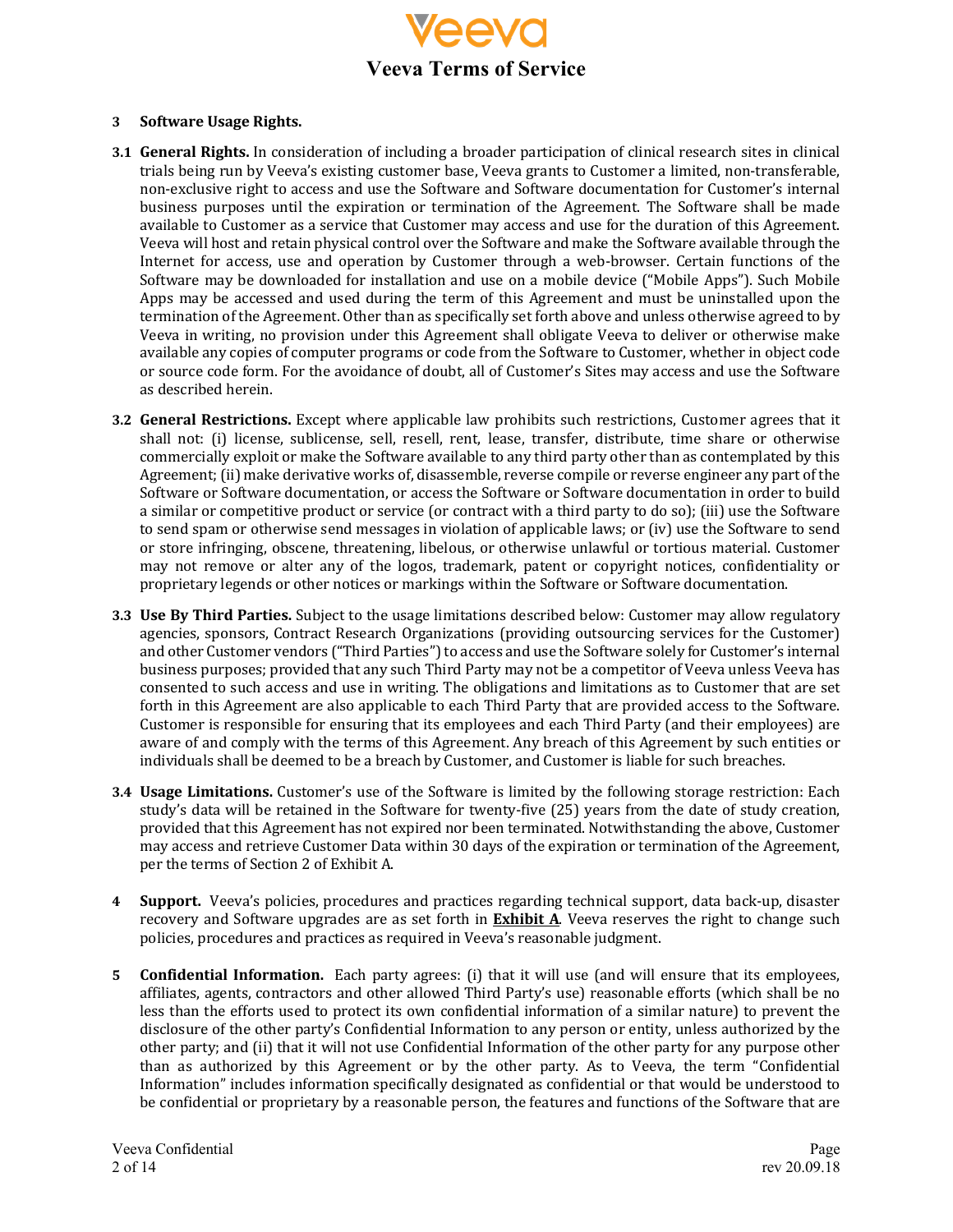

not available to the general public via the public internet (including screen shots of the same), future product plans, any Software documentation or specifications provided to Customer, (but not the mere existence of this Agreement), audit, performance and security test results, and any other proprietary, financial or business information supplied to Customer by Veeva. As to Customer, the term "Confidential Information" includes information specifically designated as confidential or that would be understood to be confidential or proprietary by a reasonable person, login credentials for accessing the Software, and Customer Data (including personally identifiable data). Notwithstanding the foregoing, "Confidential Information" shall not include (i) information which is or becomes publicly known through no act or omission of the receiving party, or (ii) information gained by the receiving party independent of the disclosing party. Notwithstanding the foregoing, it shall not be a breach of this Agreement to disclose Confidential Information required to be disclosed pursuant to administrative or court order, government or regulatory investigation or requirement, or arbitration or litigation arising out of this Agreement; provided, however, that to the extent permissible, each party shall, in advance of any such disclosure promptly notify the other party in order to enable the other party reasonable time to seek a protective order with respect to the requested information or otherwise challenge or oppose the disclosure requirement. Veeva may list Customer as a customer and use Customer's logo on Veeva's website and in other Veeva customer listings.

- **6 Ownership.** Customer shall retain all right, title and interest to all Customer Data. Veeva shall retain all right, title and interest in and to (i) the Software, the Software documentation, all modifications and/or enhancements to the Software (regardless of the source of inspiration for any such enhancement or modification and regardless of whether Customer has provided input regarding such modifications and/or enhancements), and all inventions or discoveries embodied within the Software, (ii) proprietary education or training content, and (iii) pre-existing materials related to Veeva's professional services processes and methodologies. Notwithstanding any other term of this Agreement, Veeva may access, collect and use, and shall retain all right, title and interest in  $(i)$  transactional and performance data related to use of the Software, provided that such data shall not include any substantive content related to the subject matter of any clinical trial, (ii) the identity of any Site using the Software, and (iii) the identity of individual users that access the Software, provided that any such user has agreed to the terms of use for the Software. Veeva reserves to itself all rights that are not expressly granted pursuant to this Agreement.
- **7 <b>DISCLAIMER OF WARRANTY.** THE SOFTWARE IS PROVIDED AS-IS WITHOUT WARRANTY OF ANY KIND AND TO THE EXTENT NOT PROHIBITED BY APPLICABLE LAW, VEEVA DISCLAIMS AND EXCLUDES ALL WARRANTIES, CONDITIONS AND OTHER TERMS IMPLIED BY STATUTE, COLLATERALLY OR OTHERWISE, INCLUDING WITHOUT LIMITATION, THE IMPLIED WARRANTIES OF MERCHANTABILITY AND FITNESS FOR A PARTICULAR PURPOSE. VEEVA DOES NOT GUARANTEE OR WARRANT THAT THE SOFTWARE WILL PERFORM ERROR-FREE OR UNINTERRUPTED.

# **8 Indemnification.**

**8.1 Infringement Indemnity.** Veeva shall, at its expense, defend or at its option, settle any claim, action or allegation brought against Customer alleging that the Software infringes any valid copyright, patent, trade secret, or any other proprietary right of any third party and shall pay any final judgments awarded or settlements entered into; provided that Customer gives prompt written notice to Veeva of any such claim, action or allegation of infringement and gives Veeva the authority to proceed as contemplated herein. In the event any infringement claim, action or allegation is brought or threatened, Veeva may, at its sole option and expense: (a) procure for Customer the right to continue use of the Software or infringing part thereof; (b) modify, amend or replace the Software or infringing part thereof with other software having substantially the same or better capabilities; or, if neither of the foregoing is in Veeva's opinion commercially practicable, (c) terminate this Agreement. The foregoing obligations will not apply to the extent the infringement arises as a result of  $(i)$  any use of the Software in a manner expressly prohibited by this Agreement; or (ii) any use by Customer of the Software in combination with other products, equipment, devices, software, systems or data not supplied by Veeva to the extent such claim is directed against such combination; provided that this exclusion shall not be applicable to combinations with hardware, software or other technology required to access and use the Software (e.g., a web browser, an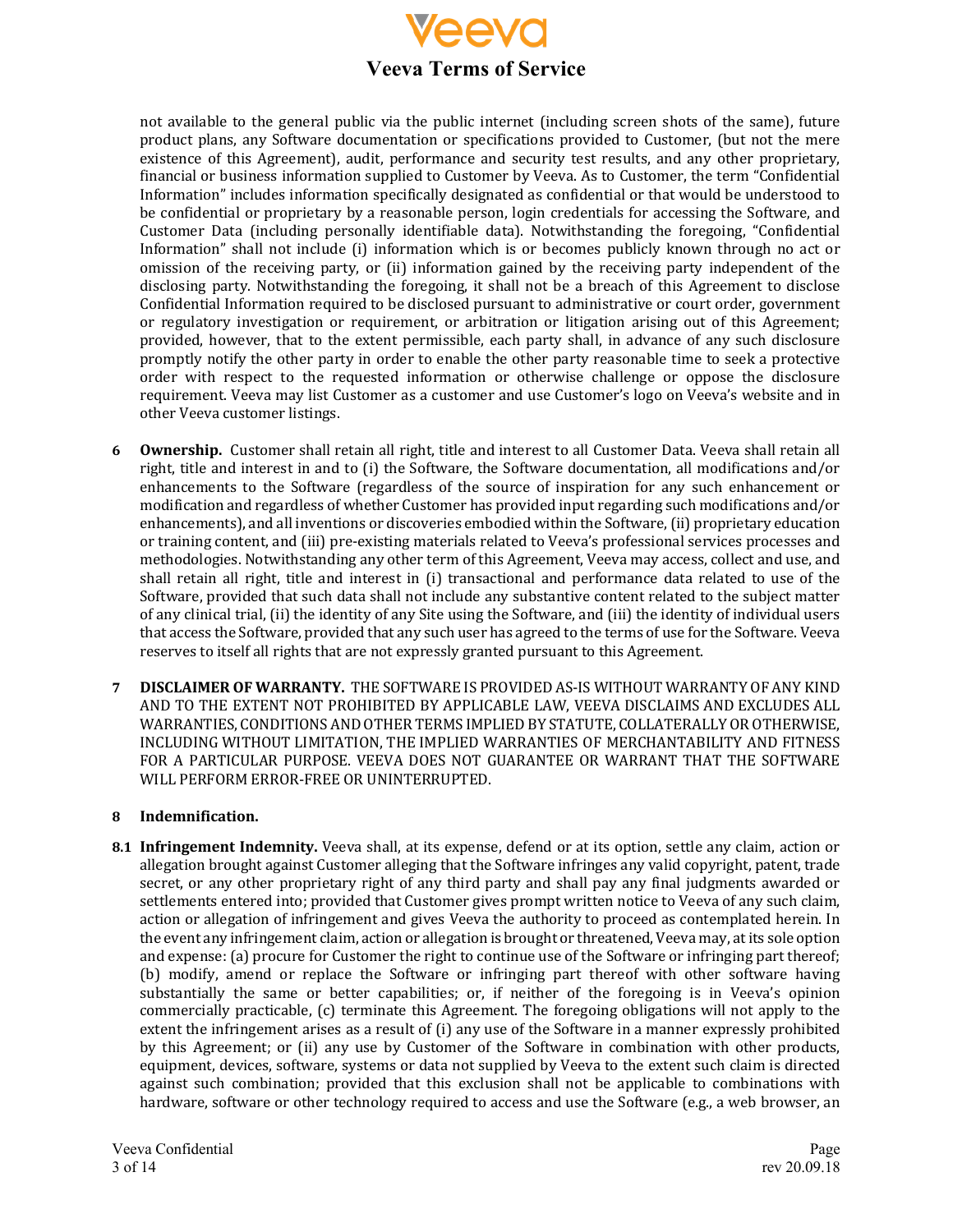

internet connection, a personal computer, the software platform provided by salesforce.com, inc. upon which certain Veeva applications are built). This Section states the entire liability of Veeva with respect to infringement of any patent, copyright, trade secret or other intellectual property right.

**8.2 Indemnity Process.** Veeva will have the exclusive right to defend any indemnified claim (including the right to select and control the work of counsel) and make settlements thereof at its own discretion. Customer may not settle or compromise any indemnified claim, action or allegation, except with prior written consent of Veeva. Veeva may not, without Customer's prior written approval, enter into any settlement of an indemnified claim that imposes a direct financial liability on Customer or includes an admission of fault by Customer. Customer shall give such non-monetary assistance and information as Veeva may reasonably require to settle or defend indemnified claims.

#### **9 Limitation of Liability.**

IN NO EVENT WILL EITHER PARTY BE LIABLE FOR ANY INDIRECT, INCIDENTAL, CONSEQUENTIAL, SPECIAL, PUNITIVE, OR EXEMPLARY DAMAGES OR ANY LOSS OF REVENUE, PROFITS, DATA OR DATA USE ARISING OUT OF THIS AGREEMENT. VEEVA'S MAXIMUM LIABILITY IN CONNECTION WITH THIS AGREEMENT, ONTHE BASIS OF ANY THEORY OF LIABILITY OR CAUSE OF ACTION, SHALL BE LIMITED TO ONE HUNDRED THOUSAND DOLLARS (\$100,000). THE EXCLUSIONS AND LIMITATIONS OF THIS SECTION DO NOT APPLY (A) TO THE EXTENT PROHIBITED BY APPLICABLE LAW AND (B) TO THE INDEMNITY OBLIGATIONS SET FORTHINSECTIONS 8.1 AND 20.

#### 10 Governing Law and Dispute Resolution.

- **10.1** This Agreement shall be interpreted and construed in accordance with the laws of the State of Delaware, United States of America without regard to its conflict of laws provisions. If Customer's applicable local law prevents Customer from agreeing to that choice of law, then all disputes will be governed by the applicable local laws of Customer's country, state, or other place of residence.
- **10.2** Notwithstanding the foregoing, either party may seek emergency equitable relief at any time.
- **10.3** This Agreement is written and executed in, and all other communications under or in connection with this Agreement will be in, English. Any translation into any other language is not to be an official version of this Agreement.
- **11 Export Control Laws.** Each party shall comply with the export control laws of the United States which are applicable to the Software, and which may prohibit use of the Software in certain sanctioned or embargoed countries.
- **12 No Legal Advice.** Veeva shall not provide Customer with any legal advice regarding compliance with laws, rules or regulations in the jurisdictions in which Customer uses the Software, including those related to data privacy, or medical, pharmaceutical or health related data. Customer acknowledges that the Software may be used in ways that do and do not comply with such laws, rules or regulations and it is Customer's sole responsibility to monitor its compliance with all such relevant laws, rules or regulations. Customer acknowledges and agrees that not all features, functions and capabilities of the Software may be used in all jurisdictions, and Customer recognizes that certain features, functions and capabilities may need to be configured differently or not used in certain jurisdictions in order to comply with applicable local law. Customer is responsible for such Customer-specific use decisions and Veeva disclaims all liability for such decisions.
- **13** Independent Contractors. Veeva and Customer are independent contractors. Neither party has the authority to bind or make any commitment on behalf of the other party. None of either party's employees are entitled to any employment rights or benefits of the other party. Veeva will be solely responsible for: (i) paying all wages and other compensation to Veeva employees; (ii) withholding and payment of federal and state individual income tax, FICA, FUTA and other taxes and applicable amounts with respect to payments made to Veeva's employees; (iii) providing all insurance and other employment related benefits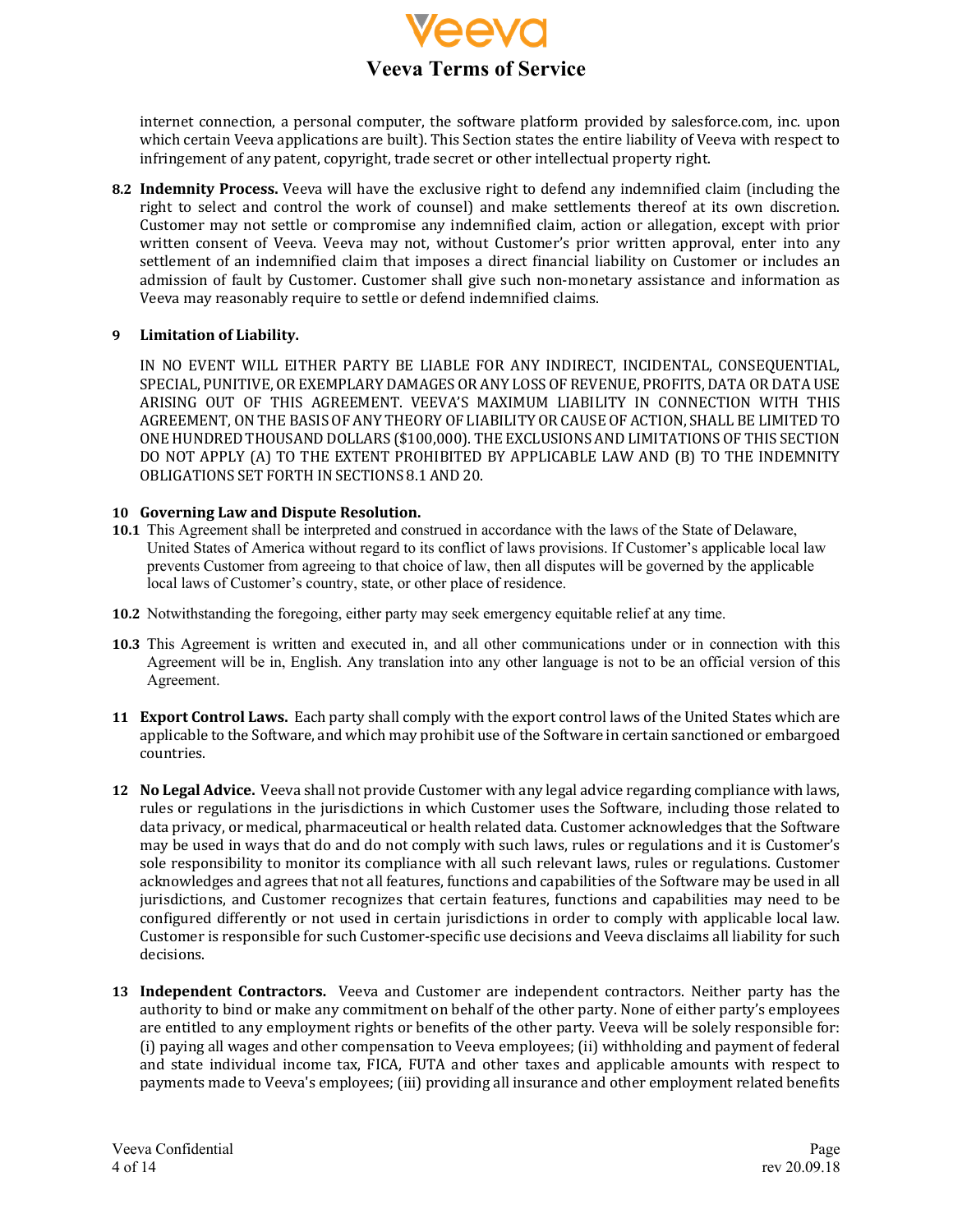

to Veeva's employees; and (iv) making any overtime payments to Veeva's employees if required by law or regulations.

- 14 Waiver, Entire Agreement and Amendments, Representations, Severability and Purchase Orders. The failure of either party to enforce at any time any of the provisions of this Agreement, or the failure to require at any time performance by the other party of any of the provisions of this Agreement, will not be construed to be a waiver of such provisions, or in any way affect the right of either party to enforce such provision thereafter. The Agreement encompasses the entire agreement between Customer and Veeva with respect to the subject matter hereof and supersedes all prior representations, agreements and understandings, written or oral. This Agreement may not be altered, amended or modified except by written instrument signed by the duly authorized representatives of both parties. Customer acknowledges and agrees that in entering into this Agreement it does not rely on any statement, representation (whether innocent or negligent) assurance or warranty (whether or not in writing) of Veeva, or any other person (whether or not party to this Agreement) other than as expressly set out in the Agreement. Customer specifically agrees that it has not relied upon the future availability of any software, products, services, programs, modifications, enhancements or updates in entering into in this Agreement. If any provision, or portion thereof, of this Agreement is or becomes invalid under any applicable statute or rule of law, it is to be deemed stricken and the rest of the Agreement shall remain in full force and effect. The terms and conditions appearing on any purchase order issued by Customer for this Agreement, if any, shall not change, add to, or modify the terms or conditions of this Agreement and shall have no effect.
- **15 Assignment.** Customer may not transfer or assign this Agreement, including by merger or operation of law, without the Veeva's prior written consent.
- **16 Survival.** The provisions of this Agreement that are intended to survive termination or expiration of this Agreement in order to achieve the fundamental purposes of this Agreement shall so survive, including, without limitation, the provisions regarding confidentiality, disclaimer of warranties, and limitation of liability.
- **17 Force Majeure.** Veeva shall not be held responsible for any delay or failure in performance hereunder caused in whole or in part by fire, flood, wind, storm, lightening, or similar act of God, or by embargo, acts of sabotage, terrorism, riot or civil unrest, internet outages, or mandatory compliance with any governmental act, regulation or request ("Force Majeure Events"). If a Force Majeure Event occurs and disrupts the services to be provided under this Agreement, the Agreement shall be deemed extended by the length of the Force Majeure Event.
- **18 Notices.** All notices or other communications required or permitted to be given pursuant to this Agreement shall be in writing and shall be considered properly given or made if hand delivered, mailed first class mail (postage prepaid and return receipt requested) or sent by recognized courier service (e.g., Federal Express, DHL, UPS) (i) if to Customer: to the attention of "Legal" at the addresses provided during registration (or to such other address as Customer may have designated by like notice forwarded to Veeva hereto), and (ii) if to Veeva: to the attention of "Legal" at 4280 Hacienda Drive, Pleasanton, CA 94588 or electronically to: contracts@veeva.com.
- **19 No Third-Party Beneficiaries.** There are no third-party beneficiaries to this Agreement.
- **20 Customer's Use of Third Party Licensed Data.** To the extent Customer stores data in the Software that has been purchased or licensed from third parties, Customer is responsible for ensuring its use, processing, reporting against, combination, comingling and manipulation of such data is in compliance with its agreements with the data provider. To the extent permitted by law, Customer will, indemnify and hold Veeva harmless against any claims by such third-party data providers arising from Customer's use of such third-party data in the Software.
- **21 Datacenter Sub-Processors.** Customer acknowledges that Veeva may engage providers of hosting colocation and computing infrastructure related services for portions of its Software services. Veeva shall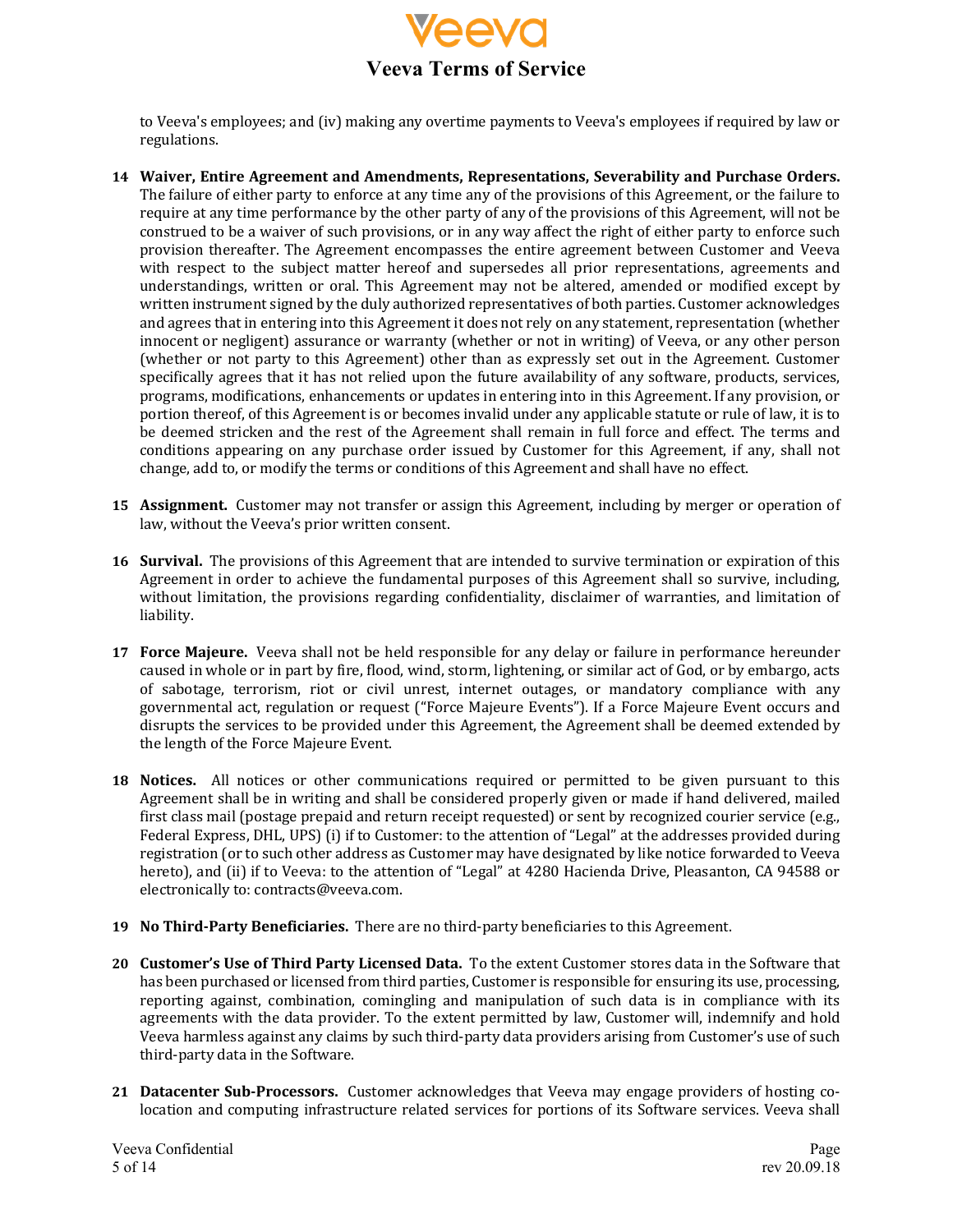

keep a list of such sub-processors up-to-date through a link in the privacy statement at www.veeva.com/privacy to trust.veeva.com, and can provide a paper copy upon request. Customer may subscribe to an RSS feed on the trust.veeva.com site to receive changes to Veeva's list of sub-processors. With respect to such sub-processors, Veeva shall ensure: (i) that each sub-processor with access to personal data is EU-US Privacy Shield certified and shall renew its Privacy Shield certification at the end of each period of time for which the Privacy Shield certification was granted; and (ii) that each of its subprocessors with access to personal data has implemented and maintains reasonable organisational, administrative, physical and technical safeguards for the protection of the security, confidentiality and integrity of personal data. If Veeva determines that any sub-processor is not Privacy Shield certified, Veeva shall instead rely on the EU Standard Contractual Clauses executed between Veeva and the sub-processor. Veeva shall retain full responsibility for the performance of its obligations under the Agreement, including any obligations it performs through sub-processors, and shall be fully responsible for all acts or omissions of its sub-processors. The use of any sub-processors by Veeva shall not relieve or release Veeva from any of its obligations under the Agreement. Subject to Veeva's compliance with all of the obligations set forth above with respect to sub-processors, Customer acknowledges and agrees that Veeva may engage new or additional providers of hosting co-location and computing infrastructure related services for portions of its Software services without further notification or approval from Customer.

**22 Business Associate Addendum.** To the extent HIPAA, as defined in the Business Associate Addendum set forth as **Exhibit B** ("BA Addendum") is applicable, the BA Addendum shall apply to Protected Health Information (as defined therein) that Customer uploads to the Veeva SiteVault Free Software application in accordance with the requirements of the BA Addendum. As to data provided to Veeva by Customer that is not Protected Health Information or in the event HIPAA does not apply, Veeva shall have no obligations under the BA Addendum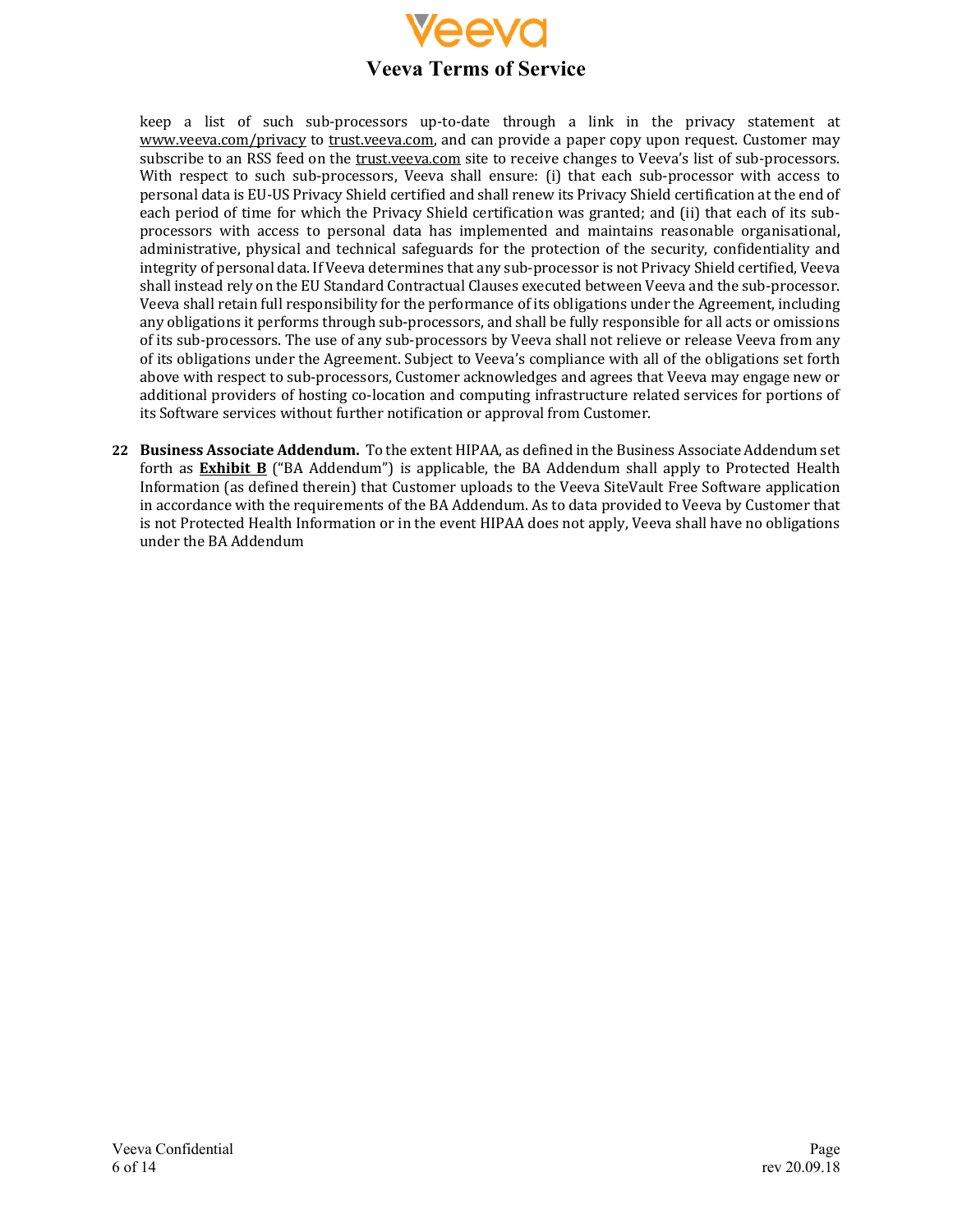

# **Exhibit A - Support**

**1. SiteVault User Support.** Email and phone support for Customer's users is available from Veeva at no additional charge according to these terms. There is no limit to the number of times a user can contact SiteVault Free Support for assistance.

a. **Support Time:** SiteVault Free User Support is available during standard business hours:

| <b>Standard Business Hours</b>     |                        |  |
|------------------------------------|------------------------|--|
| Americas (incl. the United States) | 8:30AM - 7:00PM EST    |  |
| Europe                             | 8:30AM – 5:30PM GMT    |  |
| Asia / Pacific                     | 7:00 AM - 5:00PM GMT+8 |  |

Standard business hours do not include weekends or public holidays.

- b. SiteVault Free User Support consists of:
	- i. First line support includes, but is not be limited to  $(i)$  a direct response to users with respect to inquiries concerning the performance, functionality, or operation of the product(s), (ii) a direct response to users with respect to problems or issues with the product(s), (iii) a diagnosis of problems or issues of the product(s), and (iv) a resolution of problems or issues with the product $(s)$ .
	- ii. Product updates, fixes, security alerts, and critical patch updates
	- iii. General releases, limited releases (where applicable), maintenance releases, and documentation updates
	- iv. Access to SiteVault Support for assistance through email and phone.
- c. SiteVault Free User Support can be reached in the following ways:
	- i. **By email**: sitevaultsupport@veeva.com.
	- ii. **By phone**: Veeva has global SiteVault Free support numbers listed at https://sites.veevavault.help/gr/support/. Calls received outside of standard business hours will be routed to voicemail and user will receive a callback once standard business hours resume.
	- iii. **Support Portal**: https://support.veeva.com
- d. The following items are considered out of scope for standard SiteVault Free User Support:
	- i. Training/how to sessions.
	- ii. Modification of customer data.
	- iii. Setting up reports.
- e. Response Times: SiteVault Free User Support will use reasonable endeavors to respond to the requesting user within the time frame defined in the table below:

| <b>Priority</b> | <b>Definition</b>                                                                                                                | <b>First Response</b> |
|-----------------|----------------------------------------------------------------------------------------------------------------------------------|-----------------------|
| Normal          | Routine Service Requests includes:<br>How to queries<br><b>Product Functionality</b><br>Other technical or performance<br>issues | 24 hours              |

**2. Return of Customer Data.** Upon termination or expiration of the Agreement, Veeva shall (i) ensure that Customer has access to the Customer Data from the Software for a period no more than thirty (30) days. In no event may Veeva preclude Customer from retrieving the Customer Data after the expiration or termination of the Agreement during this thirty (30) day period.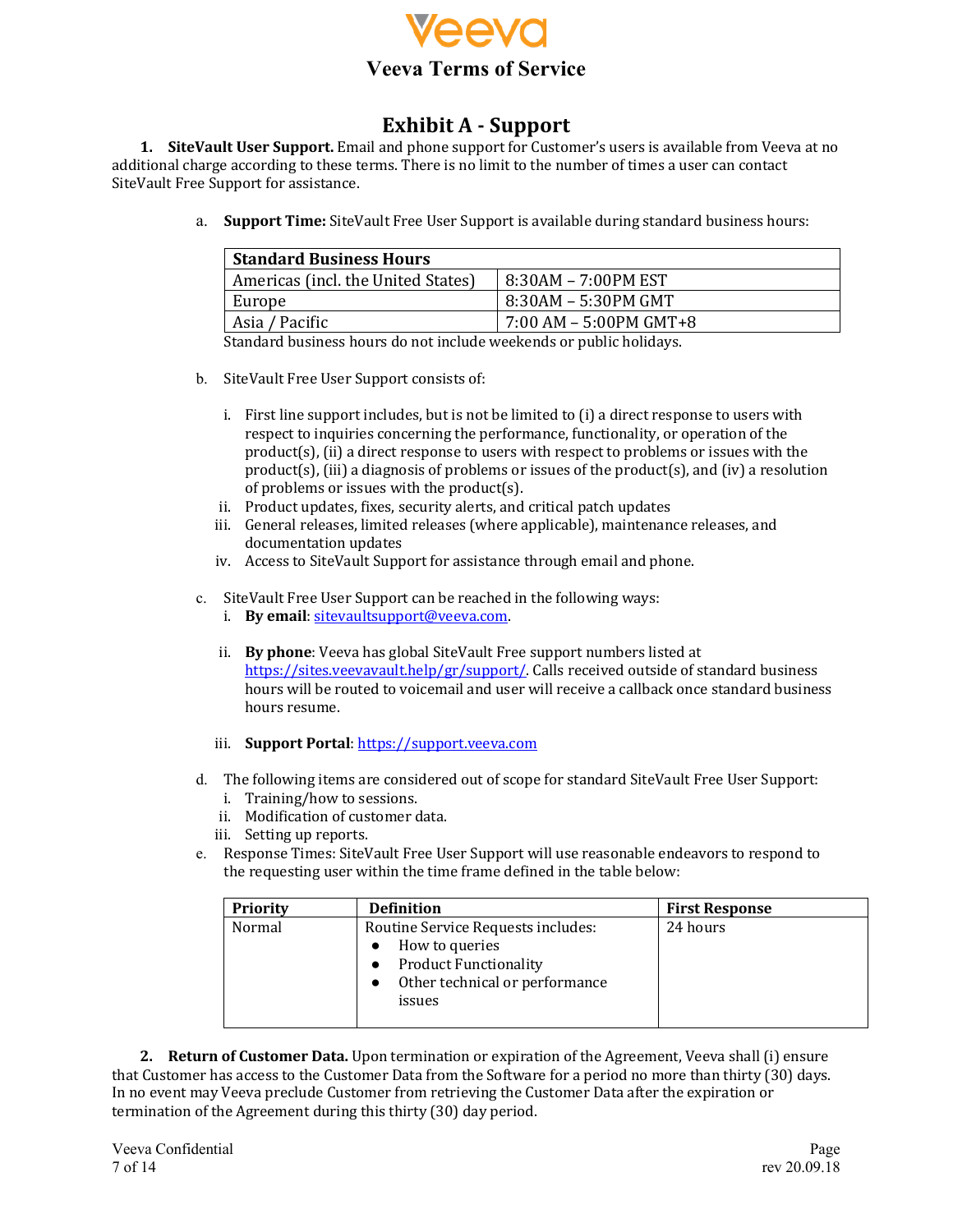

**3. Testing.** Customers may not, (i) conduct security, integrity, penetration, vulnerability or similar testing on the Software, (ii) use any software tool designed to automatically emulate the actions of a human user (such tools are commonly referred to as robots) in conjunction with the Software, or (iii) attempt to access the data of another Veeva customer (whether or not for test purposes).

4. **Software Updates and Configuration**. Veeva will provide Customer notice (normally via email) before performing a major software upgrade. Advance notification may not be given for minor upgrades or patches and such upgrades and patches do not cause system unavailability. All upgrades and patches are mandatory. In addition, Veeva controls the configuration and management of SiteVault Free and will manage all configuration changes it deems necessary and appropriate.

**5. Software Validation.** Refer to Service Description Document for Software Validation information. Customer accepts the validation documentation as-is and may perform additional validation based on a system risk assessment. Upon reasonable request and notice, and at Customer's own expense, Customer may request access to, and Veeva will make available, validation materials to conduct an audit of Veeva's validation processes and procedures.

- **6. Veeva Clinical Network.** Veeva Clinical Network is a new set of capabilities for Veeva Vault customers that allows the flow of clinical information (documents and data) between sponsors, CROs, and investigator sites to be automated. Customer acknowledges that:
	- a. Veeva may disclose to Veeva's sponsor & CRO customers, that Customer has been enabled with SiteVault Free and thus is part of the Veeva Clinical Network.
	- b. The Veeva Clinical Network program will be enabled automatically by Veeva, Customer may then choose to enter one or more clinical-trial-specific agreements with a Sponsor/CRO that causes information to flow between the two parties for that clinical trial only.
	- c. Customer's system administrators and certain other authorized personnel may enable such replication.
	- d. After replication to a third-party Vault application, Customer cannot rescind replication or remove documents or data from the third-party Vault application into which the documents or data were replicated.
	- e. Veeva does not monitor the content of replicated documents or data or the third-party Vaults into which documents or data will be replicated. Customer accepts all responsibility for decisions as to which documents or data should be replicated into which third party Vault applications and Veeva disclaims all liability for such decisions. Such third-party Vault applications may be hosted from infrastructure in a geography that differs from that of Customer's Software and Customer is responsible for determining if such geographic transfers of data are compliant with applicable laws, rule, regulations and internal policies. Customer may wish to put in place legal terms for the confidential handling and processing of any documents or data replicated into a third party's Vault application directly with such third parties. Veeva shall not be responsible for arranging or executing any such terms.

**7. Backup**. All Customer Data is copied at least daily to a secure and physically remote secondary data center. 

**8. Disaster Recovery**. In the event of a disaster that renders the primary data center inoperable, disaster recovery procedures will be followed. The recovery procedures involve restoring the last backup of Customer Data to the secondary data center. The Software shall have disaster recovery procedures with a Recovery Point Objective (RPO) of not more than 4 hours and a Recovery Time Objective (RTO) of not more than 24 hours.

**9. General.** Veeva reserves the right to change existing infrastructure, hardware and underlying software used to provide the Software as expansion and new technology deem necessary. Veeva assumes no responsibility for delays or problems that result from Customer's computing or networking environment, Customer's third-party vendors and/or Customer's local or long-distance telephone carriers or ISPs. Use of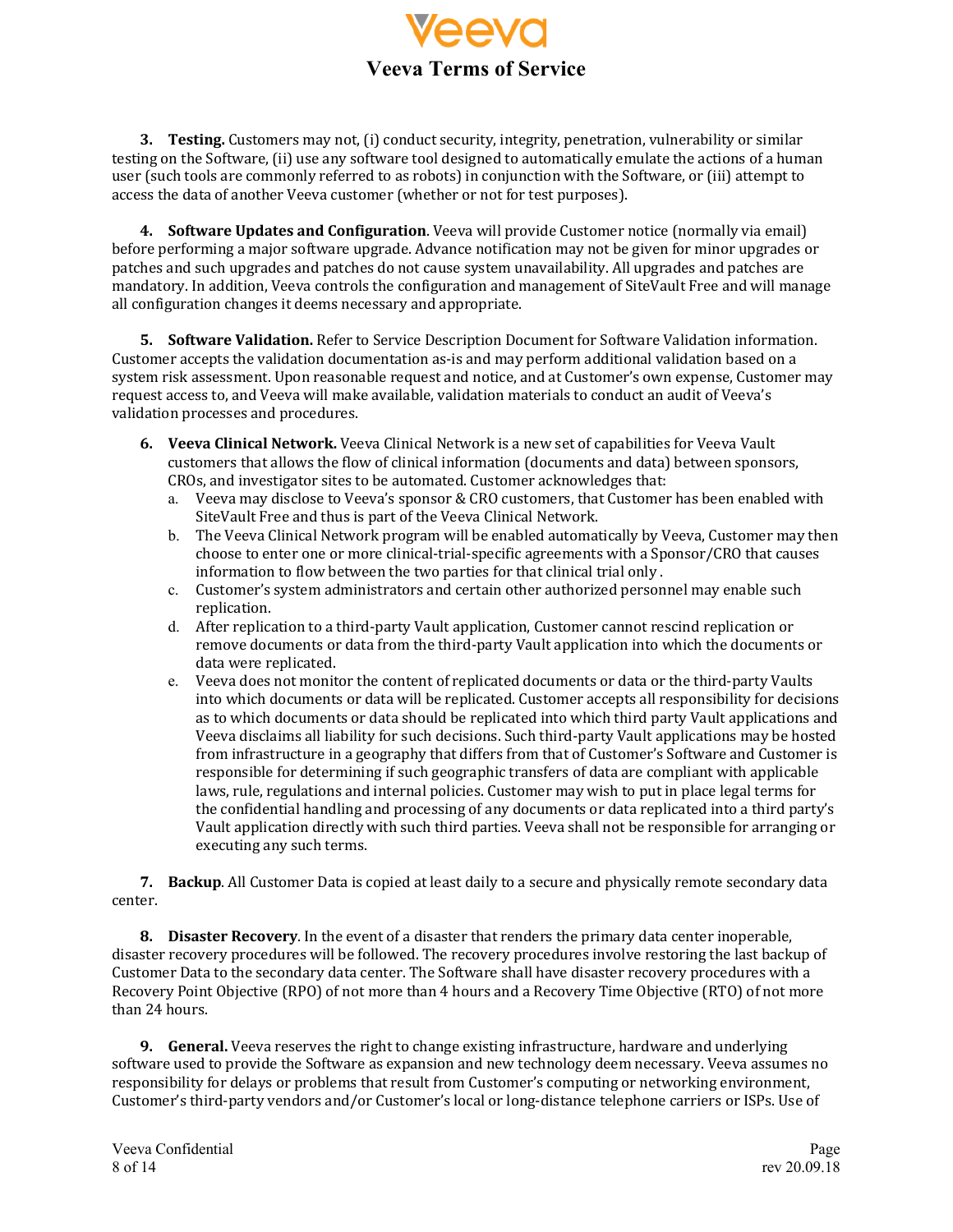

the Software requires certain third-party applications, including a web browser, operating system and other third-party applications. The third-party applications supported by Veeva and Veeva policies with respect to such applications are as set forth in Veeva's documentation for the Software.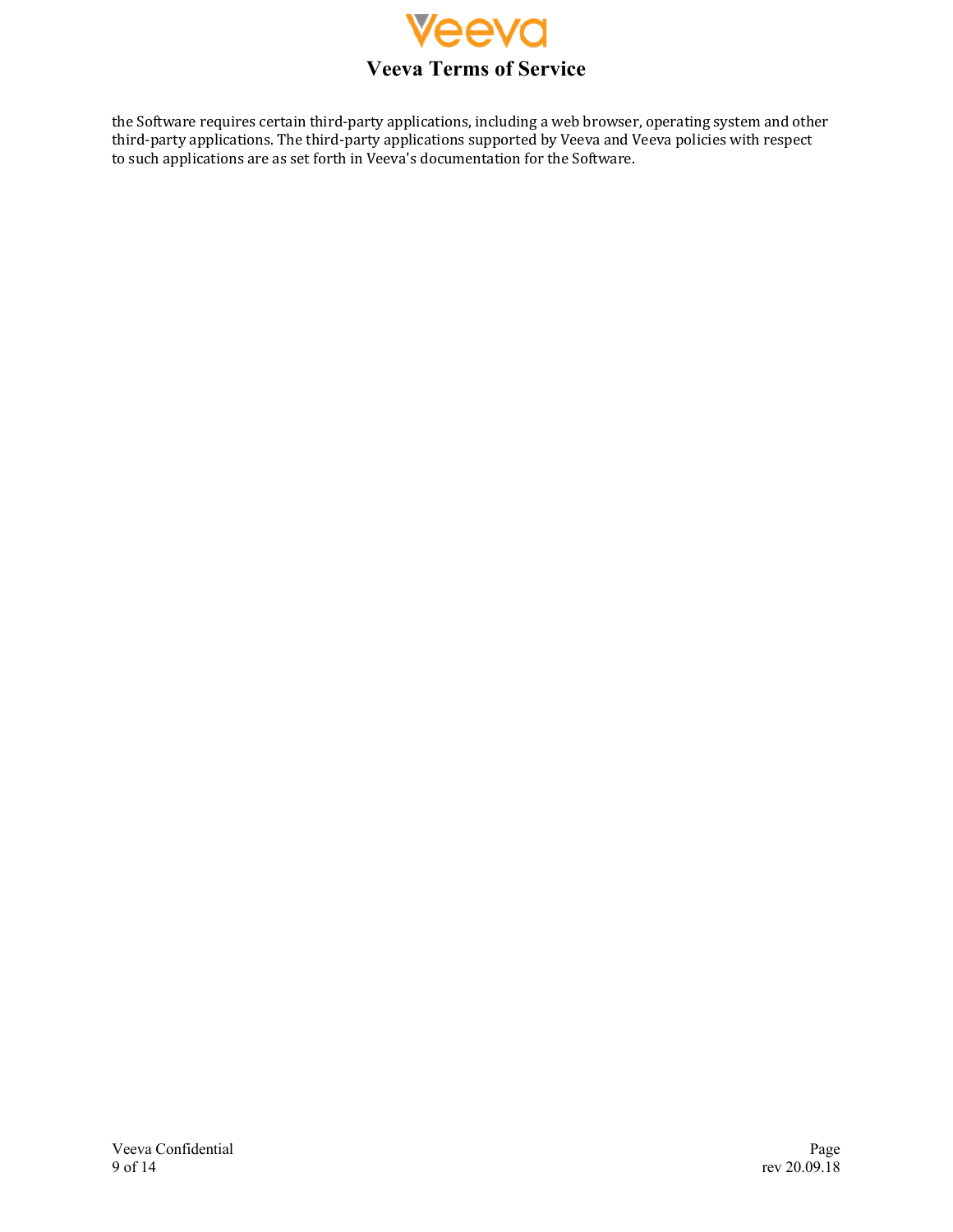

# **EXHIBIT B Business Associate Addendum**

This Business Associate Addendum ("BA Addendum") is incorporated into the Terms of Service ("Agreement") made by and between Veeva Systems Inc. ("Veeva") or its Affiliate and the Customer named in the signature block below ("Customer") or its Affiliate. The term "Agreement" includes the Terms of Service and all exhibits, schedules, amendments, addenda, or appendices thereto and documents incorporated therein, and any order forms or statements of work referencing the Terms of Service. In the event of a conflict between the Agreement and this BA Addendum, the terms of the BA Addendum will control. All capitalized terms not defined in this BA Addendum are as defined in the Agreement. This BA Addendum is effective as of the Effective Date of the Agreement.

#### **1. Scope**

To the extent HIPAA (as defined below) is applicable, this BA Addendum applies to Protected Health Information (as defined below) that Customer uploads to the Veeva software application(s) listed on Schedule 1 (each a "Veeva Covered Application") in accordance with the requirements of this BA Addendum. As to data provided to Veeva by Customer that is not Protected Health Information or in the event HIPAA does not apply, Veeva shall have no obligations under this BA Addendum.

# **2. Definitions**

The following terms used in this BA Addendum shall have the same meaning as those terms in HIPAA: Breach, Business Associate, Covered Entity, Data Aggregation, Designated Record Set, Disclosure, Health Care Operations, Individual, Minimum Necessary, Required by Law, Secretary, Security Incident, Subcontractor, Unsecured Protected Health Information, and Use. In addition, the following definitions shall apply:

- 2.1 *HIPAA* means the U.S. Health Insurance Portability and Accountability Act of 1996, as amended, the Health Information Technology for Economic and Clinical Health Act of 2009 ("HITECH"), as amended, and all regulations promulgated thereunder, including but not limited to the HIPAA Privacy Rule, Security Rule, and Breach Notification Rule.
- 2.2 *Customer* has the meaning provided by the Agreement. With respect to this BA Addendum, *Customer* may be a Covered Entity or Business Associate, as applicable.
- 2.3 *Protected Health Information* or *PHI* has the meaning provided at 45 CFR 160.103 and in reference to this BA Addendum, means any PHI that Veeva receives, transmits, creates or maintains from or on behalf of Customer pursuant to the Agreement and this BA Addendum.

# **3. Obligations and Activities of Veeva**

- 3.1 Veeva will not Use or Disclose PHI other than as permitted or required by this BA Addendum or as Required by Law.
- 3.2 Veeva will use appropriate safeguards and comply with the HIPAA Security Rule to prevent Use or Disclosure of PHI by Veeva other than as provided for by this BA Addendum.
- 3.3 Veeva will provide notice to Customer of any Breach, Security Incident, or other impermissible Use or Disclosure of PHI, as follows.
	- 3.3.1 In the case of a Breach, Veeva shall provide such notice as required by 45 CFR 164.410 within 72 hours of Discovery of such Breach. Veeva will include in such notices the information required by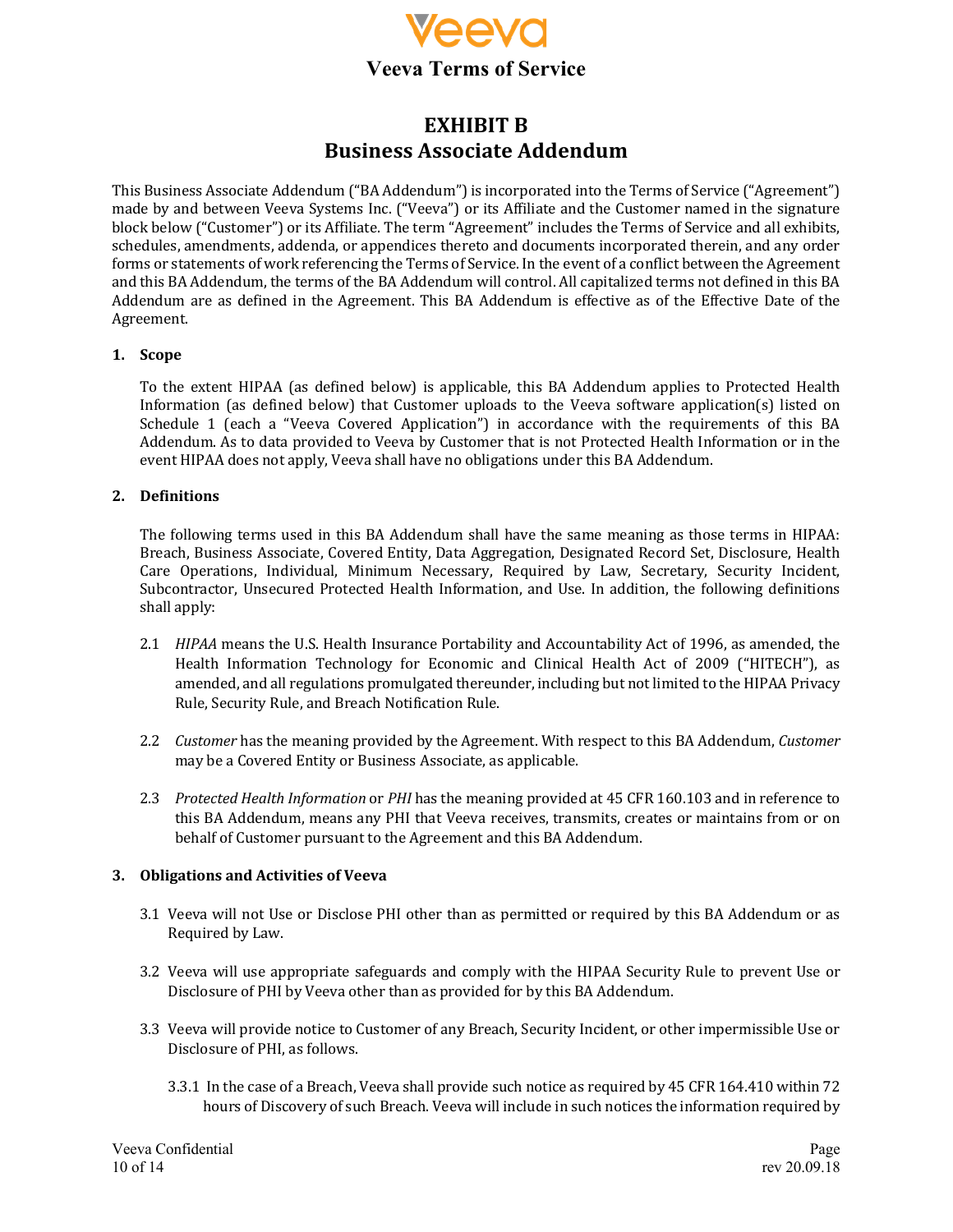

45 CFR 164.404(c), but only to the extent such information is reasonably available to Veeva. The parties acknowledge that where Veeva does not know the content or nature of PHI that Customer may enter or upload into the Veeva Covered Application, it will not be possible for Veeva to provide information about the identities of the Individuals or the types of information that may have been affected.

- 3.3.2 In the case of a Security Incident, Veeva will notify Customer of a successful, or a material but unsuccessful, Security Incident promptly and as required by HIPAA. The parties acknowledge that notice is hereby deemed provided, and no further notice will be given, of unsuccessful attacks at unauthorized access, use, disclosure, modification or destruction such as pings and other broadcast attacks on a firewall, denial of service attacks, port scans, unsuccessful login attempts, or interception of encrypted information where the key is not compromised, or any combination of the above. In the case of any other Use or Disclosure of PHI not permitted by this BA Addendum, Veeva will notify Customer promptly and as required by HIPAA.
- 3.3.3 In all cases where Veeva notifies Customer of a Breach, Security Incident or other impermissible Use or Disclosure of PHI, Veeva will cooperate with and assist Customer in the investigation of and response to such event, including providing supplemental information as appropriate.
- 3.4 Veeva will ensure that any Subcontractors that create, receive, maintain, or transmit PHI on behalf of Veeva agree to restrictions and conditions that are at least as stringent as those found in this BA Addendum.
- 3.5 To the extent that Veeva maintains a Designated Record Set on behalf of Customer, Veeva will make PHI available to Customer as necessary to satisfy Customer's access and amendment obligations under 45 CFR 164.524 and 164.526.
- 3.6 Veeva will maintain and make available to Customer the information required to provide an accounting of disclosures as necessary to satisfy Customer's obligations under 45 CFR 164.528.
- 3.7 To the extent that Veeva agrees in writing to carry out any of Customer's obligations under the Privacy Rule, Veeva will comply with any applicable legal requirements in the performance of such obligations.
- 3.8 Veeva will comply with any applicable requirements of the HIPAA minimum necessary standard.
- 3.9 Veeva will make its internal practices, books, and records available to the Secretary for purposes of determining compliance with HIPAA.

# **4. Permitted Uses and Disclosures by Veeva**

- 4.1 Veeva may Use or Disclose PHI only as specified in this BA Addendum and in accordance with the Agreement, as updated, including the fulfillment or execution of instructions given by Customer pursuant to the Agreement.
- 4.2 Veeva may Use or Disclose PHI as Required by Law.
- 4.3 Veeva may not Use or Disclose PHI in a manner that would violate Subpart E of 45 CFR Part 164 if done by Customer, except for the specific Uses and Disclosures set forth below:
	- 4.3.1 Veeva may Use PHI for its proper management and administration or to carry out its legal responsibilities.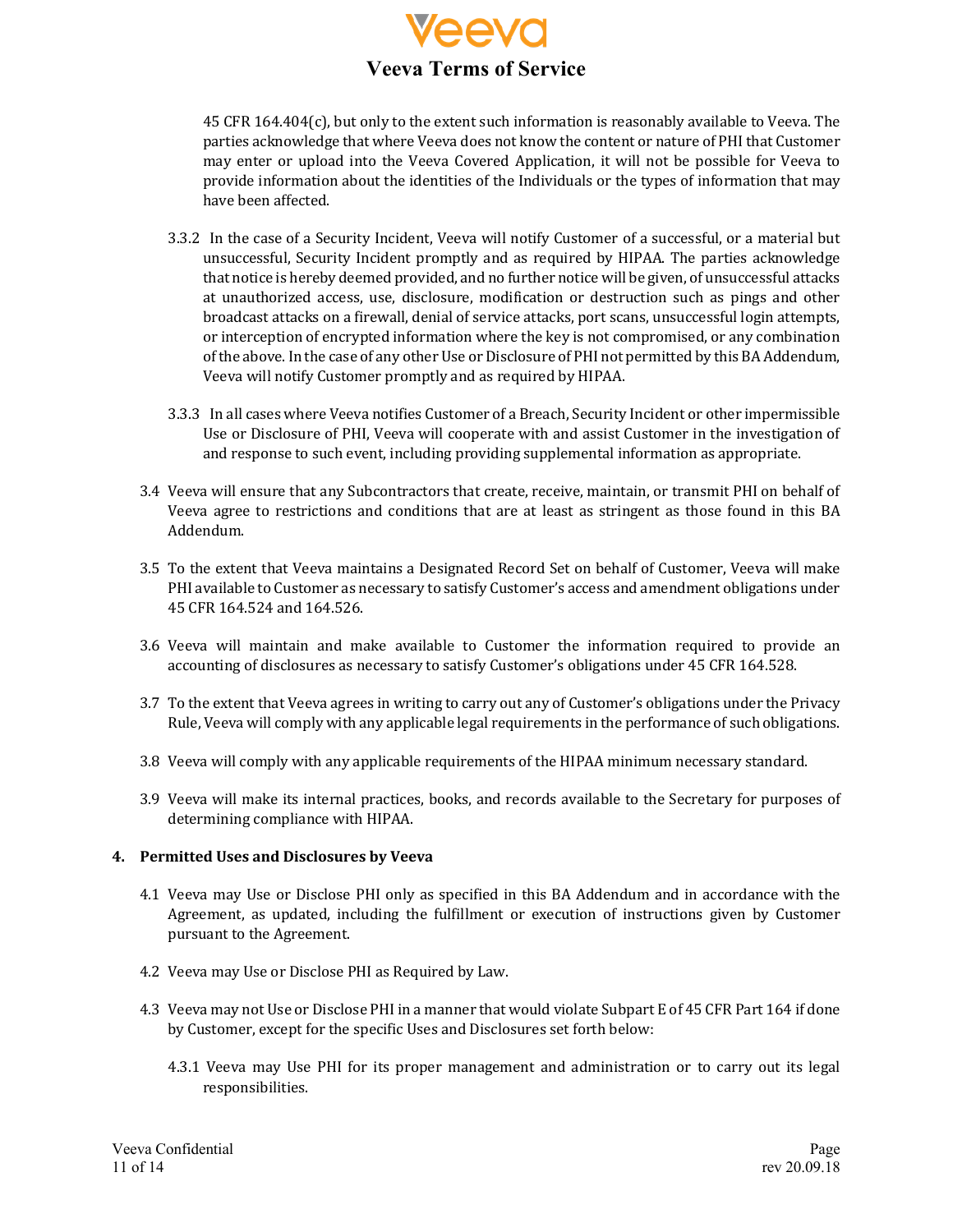

4.3.2 Veeva may Disclose PHI for its proper management and administration or to carry out its legal responsibilities, provided the Disclosures are Required by Law, or Veeva obtains reasonable assurances from the person to whom the information is Disclosed that the information will remain confidential and be Used or further Disclosed only as Required by Law or for the purposes for which it was Disclosed to the person, and the person notifies Veeva of any instances of which it is aware in which the confidentiality of the information has been breached.

# **5. Encryption Controls**

- 5.1 All data is encrypted at rest when stored in a Veeva Covered Application.
- 5.2 In addition, Veeva may configure certain fields as likely to contain Protected Health Information in the Veeva Covered Application. Such configuration renders the content of such fields encrypted at the field level.

# **6. Obligations of Customer**

- 6.1 Customer will not request or cause Veeva to make a Use or Disclosure of PHI that does not comply with HIPAA or this BA Addendum.
- 6.2 Customer warrants that it has obtained any necessary consents or authorizations that may be required under HIPAA or other applicable law prior to uploading or storing Customer Data in the Veeva Covered Application.

# **7. Term and Termination**

- 7.1 *Term*. This BA Addendum shall be effective as of the date executed, and its term shall continue unless or until the BA Addendum is terminated in writing in accordance with this BA Addendum or the Agreement is terminated in accordance with its provisions, whichever is earlier.
- 7.2 *Termination for Cause*. In the case of a material breach of this BA Addendum, either party may terminate this BA Addendum after affording a cure period, in the manner set forth in the "Right to Terminate" provisions in the Agreement.
- 7.3 *Coordination of Termination of this BA Addendum and the Agreement.* If Customer is using or will use the Veeva Covered Application to store or upload Customer Data that is PHI, or will otherwise Disclose PHI to Veeva, Customer may not terminate the BA Addendum without simultaneously terminating the Agreement, in accordance with its terms. For the avoidance of doubt, Customer is not permitted to store or upload Customer Data that is PHI in the Veeva Covered Application, or otherwise Disclose PHI to Veeva, unless a BA Addendum is in force.
- 7.4 *Obligations* upon Termination.
	- 7.4.1 Prior to termination of this BA Addendum, Customer will have an opportunity to download and/or delete Customer Data, including any PHI, that Customer has uploaded to or stored in the Veeva Covered Application. Upon termination of this BA Addendum, Veeva shall, if feasible, return or destroy PHI that Veeva still retains and retain no copies of such information, except that if destruction is not feasible, Veeva shall extend the protections of this BA Addendum to this information and limit any future Uses or Discloses to those purposes that make return or destruction infeasible.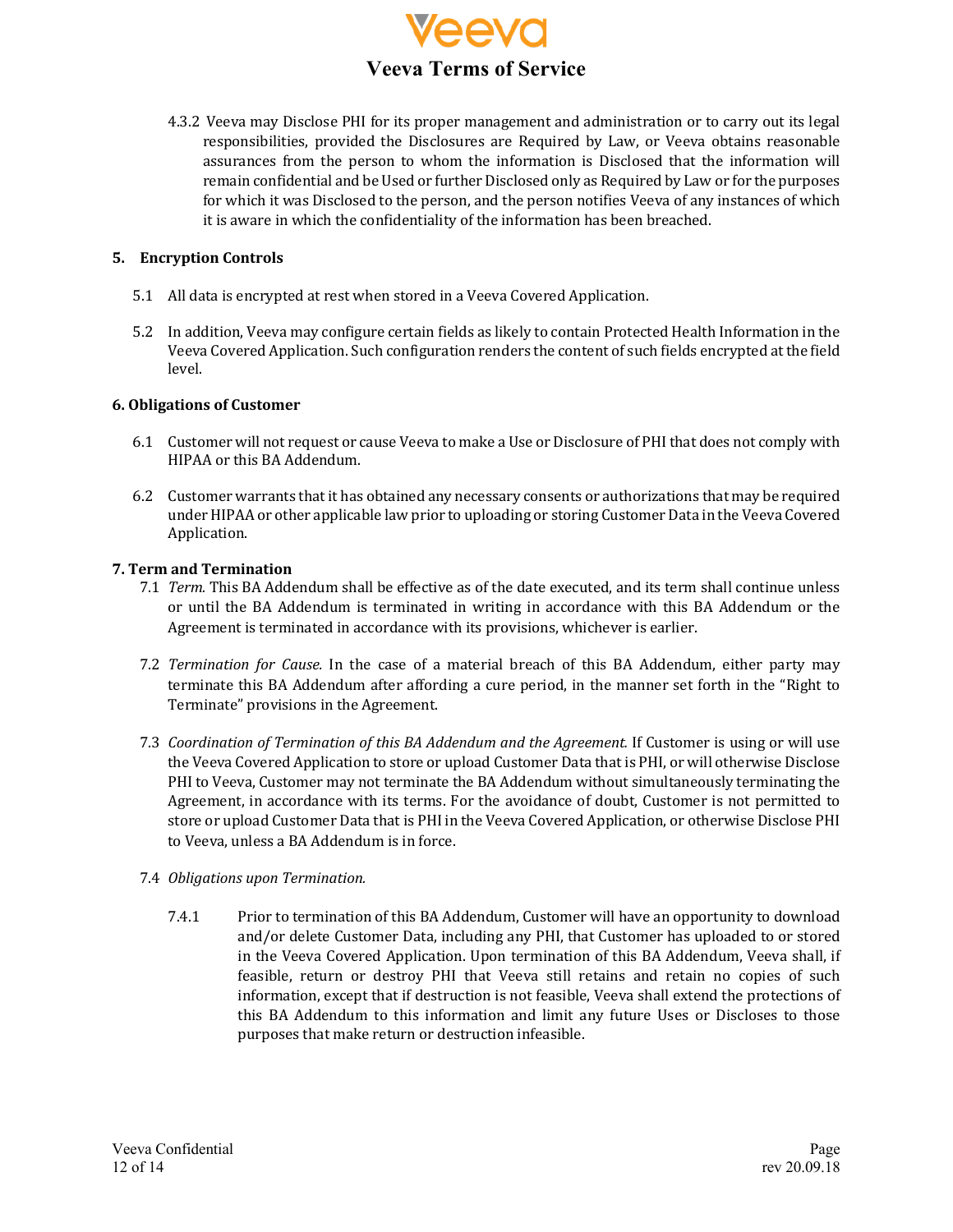

7.4.2 To the extent that any PHI is retained by Veeva pursuant to this BA Addendum, Veeva's obligations under this BA Addendum and applicable law, including HIPAA, shall survive the termination of this BA Addendum.

# **8. Indemnification**

- 8.1 Subject to the terms of the Agreement regarding limitation of liability, Veeva shall defend, indemnify, and hold harmless Customer, and its directors, officers and employees from and against any fines or penalties imposed by a third party or any third-party claims arising solely from Veeva's breach of this BA Addendum.
- 8.2 Veeva will have the exclusive right to defend any indemnified claim (including the right to select and control the work of counsel) and make settlements thereof at its own discretion. Customer may not settle or compromise any indemnified claim, action or allegation, except with prior written consent of Veeva. Veeva may not, without Customer's prior written approval, enter into any settlement of an indemnified claim that imposes a direct financial liability on Customer or includes an admission of fault by Customer. Customer shall give such non-monetary assistance and information as Veeva may reasonably require to settle or defend indemnified claims.

#### **9. Miscellaneous**

- 9.1 A reference in this BA Addendum to a section in HIPAA means the section as in effect or as amended.
- 9.2 The parties agree to take such action as is necessary to amend this BA Addendum in writing from time to time as necessary for compliance with HIPAA and other applicable law.
- 9.3 Any ambiguity in this BA Addendum shall be interpreted to permit compliance with HIPAA and other applicable law.
- 9.4 Nothing in this BA Addendum or the Agreement is intended or shall be construed to make either party an agent of the other.
- 9.5 Nothing express or implied in this BA Addendum or the Agreement is intended or shall be deemed to confer any rights, obligations, remedies or liabilities upon any person other than the parties and their respective successors and assigns.
- 9.6 All other terms of the Agreement that are not set forth in this BA Addendum, including but not limited to privacy and security obligations not set forth in this BA Addendum, choice of law, venue, and Customer audit rights, shall be controlled by the Agreement.
- 9.7 This BA Addendum supersedes any and all previous BA Agreements or Addenda between the parties.